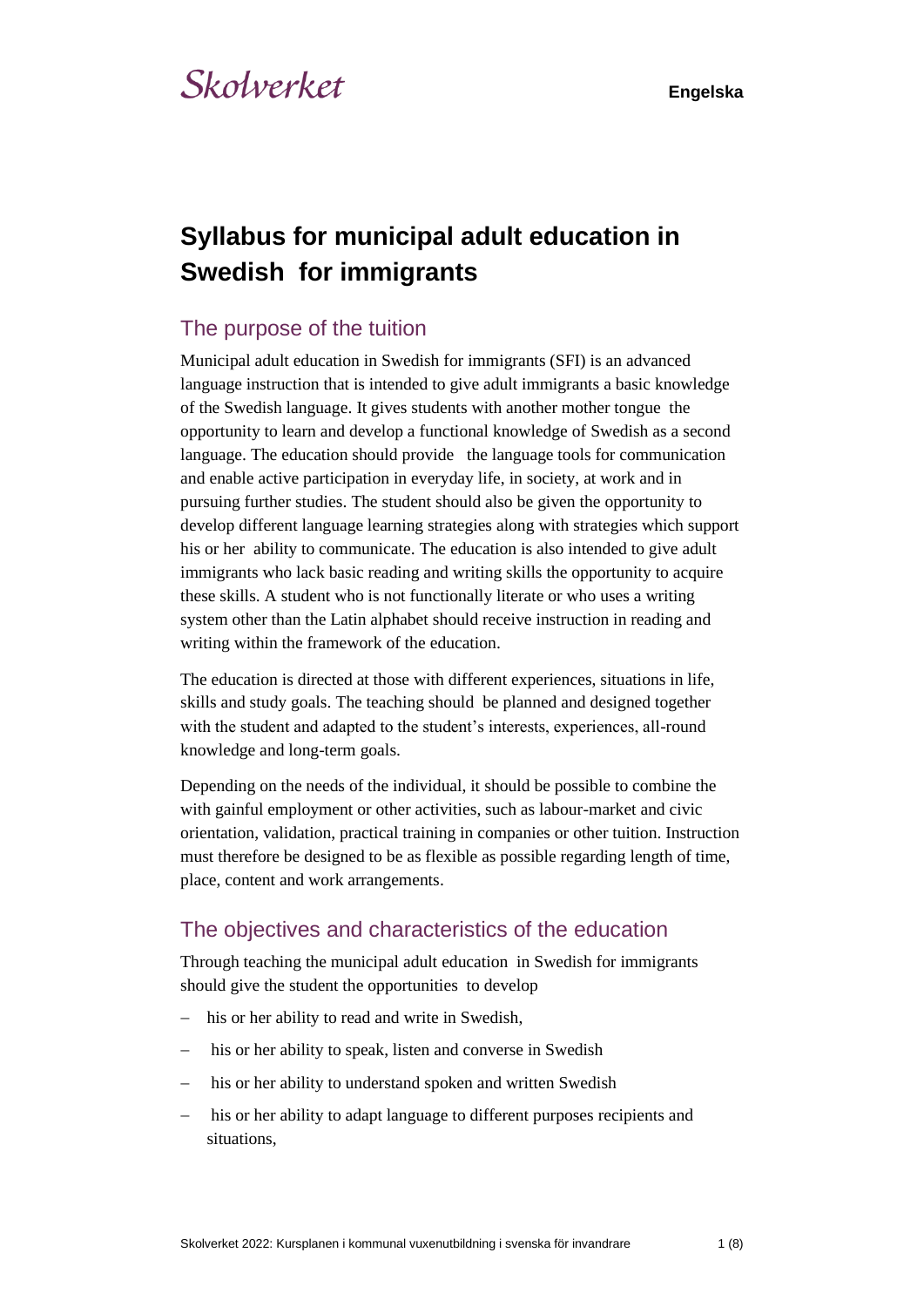- − good pronunciation,
- insights into how to learn a language.
- learning -, reading and communication strategies for their continued language development,
- his or her ability to use digital technology and relevant tools for learning and communication, and
- his or her ability to respond to information from different sources.

Municipal adult education in Swedish for immigrants is focused on the student developing communicative language skills. This means that the student is able to communicate both orally and in writing on the basis of his or her needs. Communicative language skills involve different competencies that interact and complement each other. Communicative language skills therefore presuppose both access to a language system and knowledge about how this system is used.

Instruction should give the student the opportunity to develop knowledge and skills of different kinds and to use strategies to be able to make relevant language choices in relation to the communicative situation in question. Knowledge about the language system includes words, phrases, pronunciation and grammatical structures. Knowledge about language use involves learning how to construct a text and make functional language choices and adaptations in relation to the recipient and purpose.

During instruction the student should meet different kinds of texts where words, images and sound are used in combination both with and without digital tools. The instruction should help the student develop an awareness of how language acquisition works and an insight into his or her own learning. The student should also be given the opportunity to develop intercultural skills by reflecting on his or her own cultural experiences and comparing these with everyday, social, student and working life in Sweden.

The instruction should also help the student develop skills in using digital technology and the relevant tools and media for information, communication and learning.

## The structure of the tuition

Municipal adult education in Swedish for immigrants consists of three different study paths: 1, 2 and 3 and also four different courses: A, B, C and D. Study path 1 consists of courses A, B, C and D, study path 2 of courses B, C and D, and study path 3 of courses C and D. The different study paths are aimed at people with different backgrounds, conditions and goals. The study paths show which entry course and rate of progress is suitable. A student starts his or her studies by taking the study path and the course offered on that study path best suited to his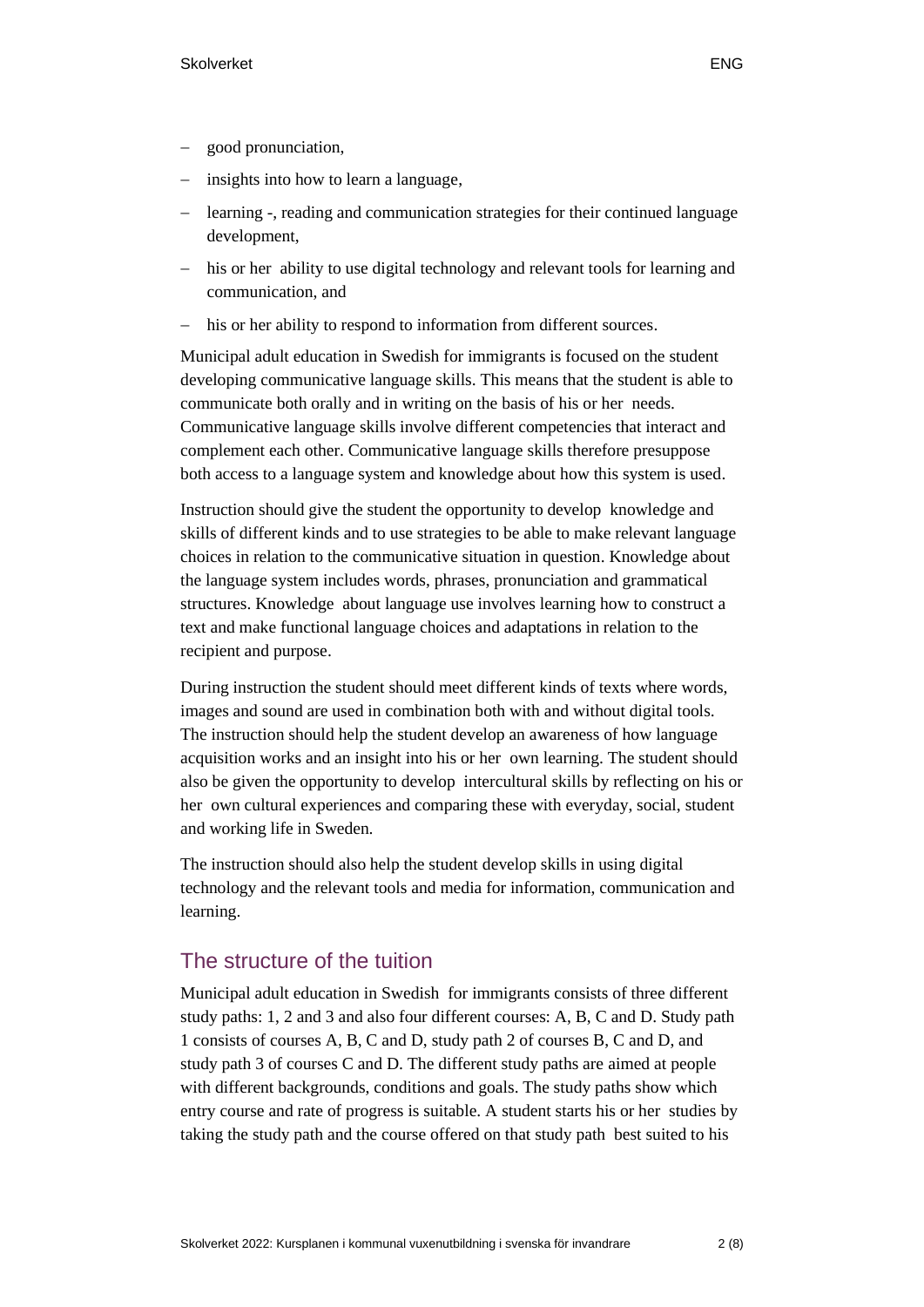or her individual circumstances. The knowledge requirements for a course are the same regardless of study path.

Study path 1 is directed primarily at people who have had very little education, while study path 3 is for those who are more used to studying. The assessment of which study path is suitable for a student and which course within the study path the student should start on should be based on a survey of his or her knowledge, prerequisites and what else may be important for the student's opportunities to meet the requirements.

The courses on the three study paths are designed differently depending on the student's study habits, educational background and skills in Swedish at the start of the course.

A student can finish taking the municipal adult education programme in Swedish for immigrants after each course. All students should, however, be given the opportunity to study up to and including course D on their study path, along with the adaptation needed to ensure the student can fulfil the knowledge requirements.

## Learning basic reading and writing skills

The tuition in basic reading and writing skills is directed at those who have had no former education and those who have had little education and are not functionally literate. By undertaking the municipal adult education programme in Swedish for immigrants, especially if they choose study path 1 the student should be given the opportunity to acquire basic skills in reading and writing, which includes studying in greater depth and automating his or her skills. Becoming functionally literate in a basic sense of the term can take a long time.

Instruction in basic reading and writing skills may also be needed on study paths 2 and 3 for students who are literate even if they have not mastered the Latin alphabet. In this case the learning process is designed differently.

The tuition in basic reading and writing skills is not linked to any of courses A-D but rather constitutes a separate part in combination with these courses. This is thus a process that can be ongoing the entire time the student is undertaking the municipal adult education Swedish for immigrants to allow time for his or her skills to be automated.

The instruction in basic reading and writing skills can be provided in the student's mother tongue or in another language that the student is fluent in.

The instruction in basic reading and writing skills should give the student the opportunity to

- − develop his or her understanding of how written language conveys a message and how the language is constructed,
- develop his or her ability to use the language in different contexts,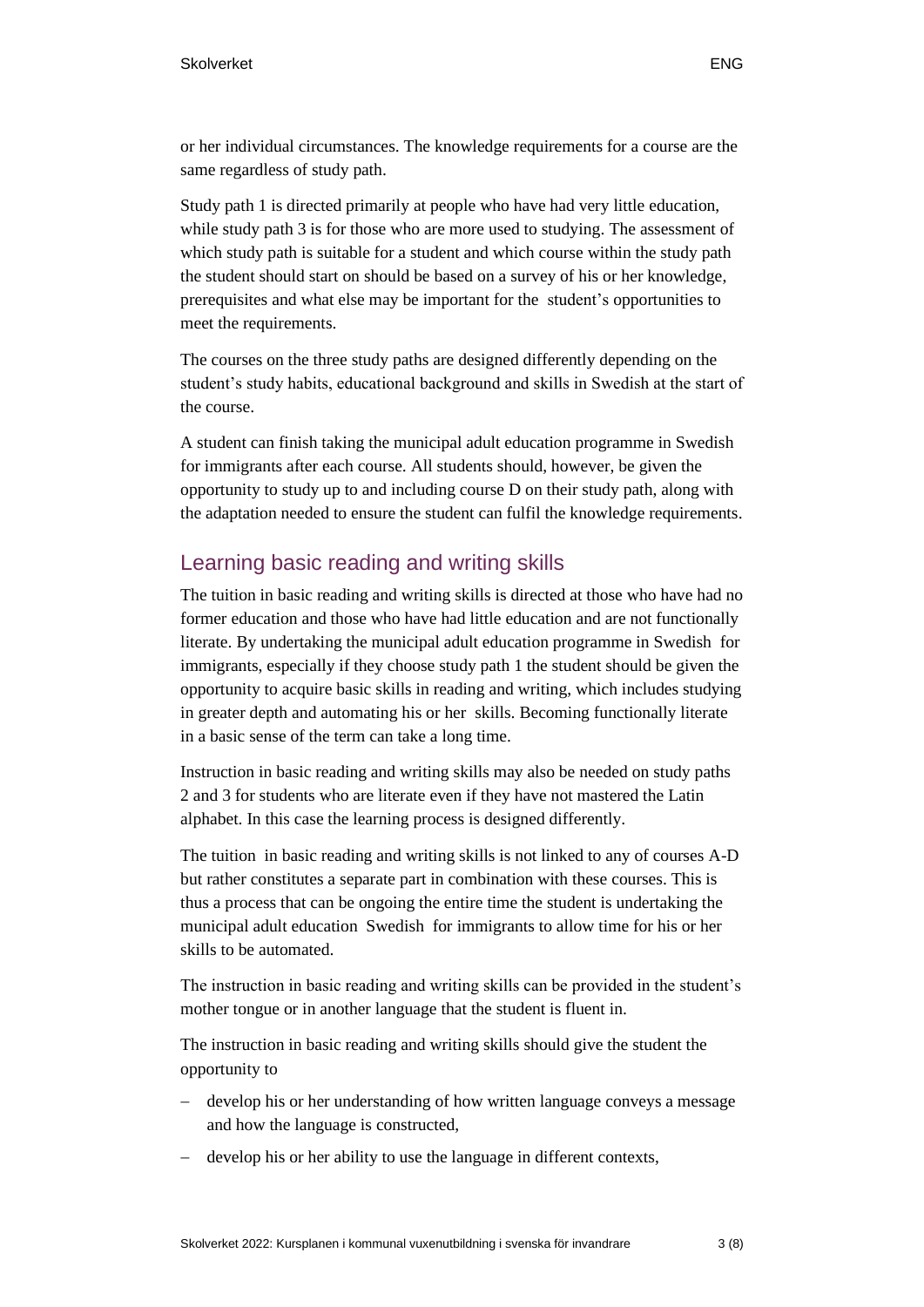- use reading and writing to learn, understand and express him- or herself.
- − become aware of how to learn a language,
- develop some simple strategies for reading and writing for different purposes, and
- use digital technology and relevant aids for learning reading and writing.

## Assessment

The starting point for the assessment should be the student's ability to use the Swedish language in an intelligible way for different purposes in everyday, social and working life and when pursuing further study. The assessment should examine the student's skills in accordance with the knowledge requirements for the grade Approved. The knowledge requirements are based on five areas of knowledge: listening comprehension, reading comprehension, oral interaction, oral production and writing skills. The areas of knowledge should not be assessed independently of each other, but rather the teacher must carry out an overall assessment of the student's language ability and base this on how well the student actually masters the use of the language. The correctness of the language should be related to the complexity of both its content and the language.

In accordance with Chapter 20, Section 35 of the Education Act (2010:800), grades should be awarded for each completed course. Grades are not awarded for the part of the course that focuses on basic reading and writing skills.

## Knowledge requirements

## **Course A**

Knowledge requirements for the grade Approved

## **Listening comprehension**

The student can, with support, understand clear, simple speech in concrete reallife, everyday situations. The student understands simple and common words and phrases in a brief retelling of incidents in everyday life. The student understands adapted and clear information as well as simple and commonly used oral instructions.

## **Reading comprehension**

The student can read and understand simple information in real-life, everyday situations. The student can read and understands information in the form of common words and symbols and very simple phrases as well as adapted and very simple texts on a very familiar subject.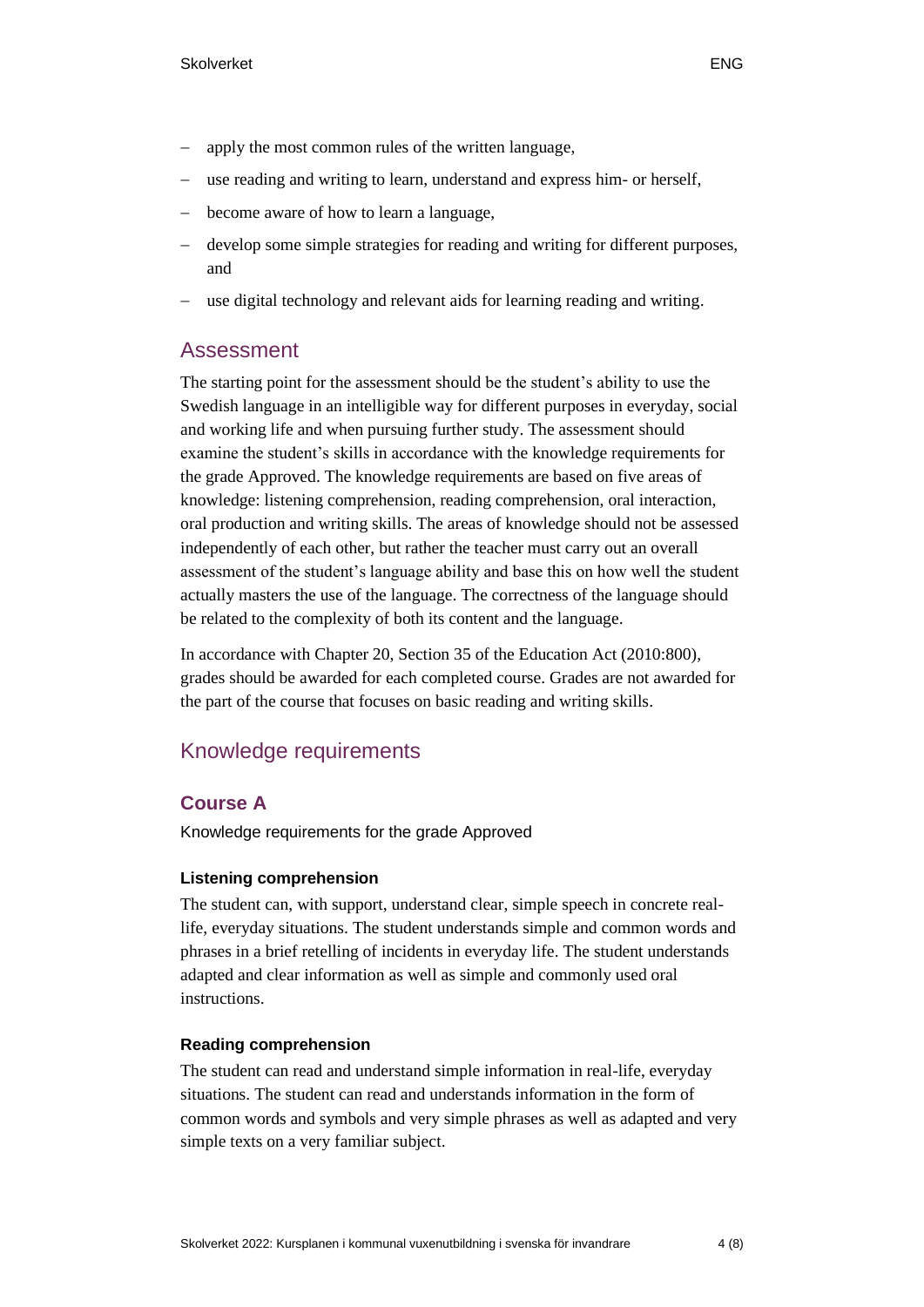#### **Oral interaction**

The student can, with support, communicate in concrete real-life everyday situations. The student takes part in very simple, everyday conversation. In conversations the student uses simple words, greeting, polite phrases and forms of farewell and asking and answering simple questions where there is a specific need.

#### **Oral production**

The student can, with support, communicate using simple language in concrete everyday situations. The student uses simple common words and phrases to talk about his or her personal circumstances and experiences.

#### **Writing skills**

The student writes personal details using simple words and symbols in concrete, everyday situations. The student writes down important information in a mainly functional way based on concrete needs.

## **Course B**

Knowledge requirements for the grade Approved

#### **Listening comprehension**

The student understands clear, simple speech in common situations in everyday life. The student understands a brief retelling of incidents, conversations, information and adapted news on very familiar subjects. The student understands short and clear oral messages and instructions.

#### **Reading comprehension**

The student reads and understands simple texts in familiar situations in everyday life. The student reads and understands adapted narrative and descriptive texts on very familiar subjects, concrete information as well as short, clear and simple instructions.

#### **Oral interaction**

The student can, with support, communicate in common situations in everyday life. The student takes part in simple conversation on very familiar subjects. In conversations the student provides and reacts to statements, opinions and wishes, and asking and answering questions in a way that keeps the conversation going to a certain extent

#### **Oral production**

The student can, with support and by using simple language communicate in common situations in everyday life. The student talks in a simple way about personal experiences and about individuals, places and incidents they are very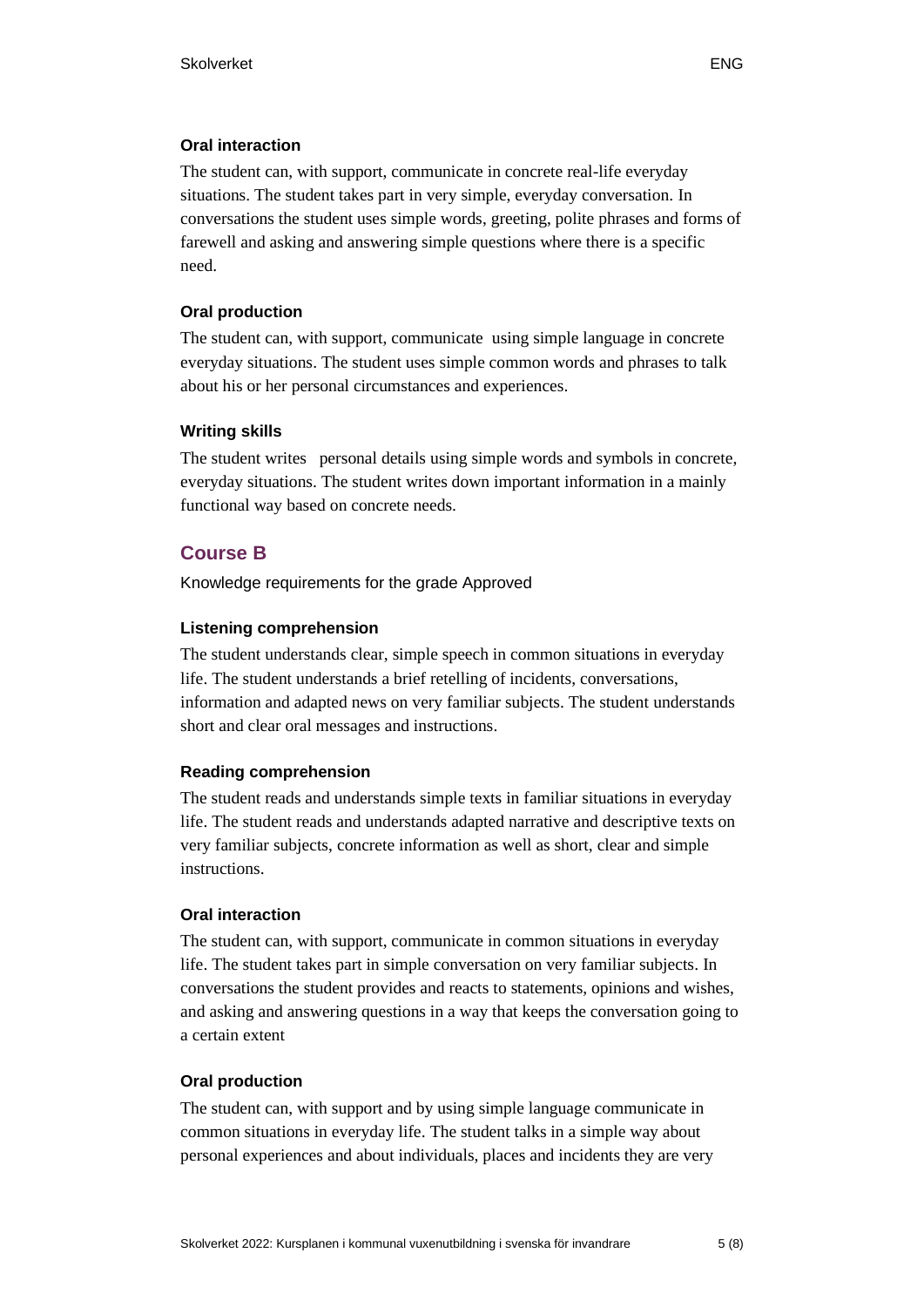## **Writing skills**

The student writes simple texts to communicate in common situations in everyday life. The student writes simple and intelligible short messages, greetings and texts about him- or herself and what he or she has experienced. The student creates contexts in a broadly functional way.

## **Course C**

Knowledge requirements for the grade Approved

## **Listening comprehension**

The student understands clear, simple speech in common situations in everyday, social, student and working life. The student understands retelling of incidents, descriptions, conversations, information and news in brief on familiar subjects. The student understands simple and clear oral messages and instructions.

## **Reading comprehension**

The student reads and understands simple texts for everyday, social, student and working life. The student reads and understands short narrative and descriptive texts on familiar subjects, simple informative texts, tables and diagrams and presents a simple argument on the information. Eleven reads and understands short, clear instructions and regulations.

## **Oral interaction**

The student communicates using simple language, with a certain degree of adaptation depending on the purpose and conversation partner, in common situations in everyday, social, student and working life. The student takes part in simple conversation and discussion on familiar subjects. In conversations the student provides and seeks opinions, thoughts and information in a way that moves forward the conversation and discussion to a certain extent.

## **Oral production**

The student communicates using simple language with a certain degree of adaptation depending on the purpose and recipient, communicate using simple language in common situations in everyday, social, student and working life. The student gives a simple descriptive account of personal experiences and opinions regarding familiar subjects, and provides simple advice and instructions. The student expresses him- or herself in an intelligible and fairly coherent way and demonstrates a certain degree of linguistic variation.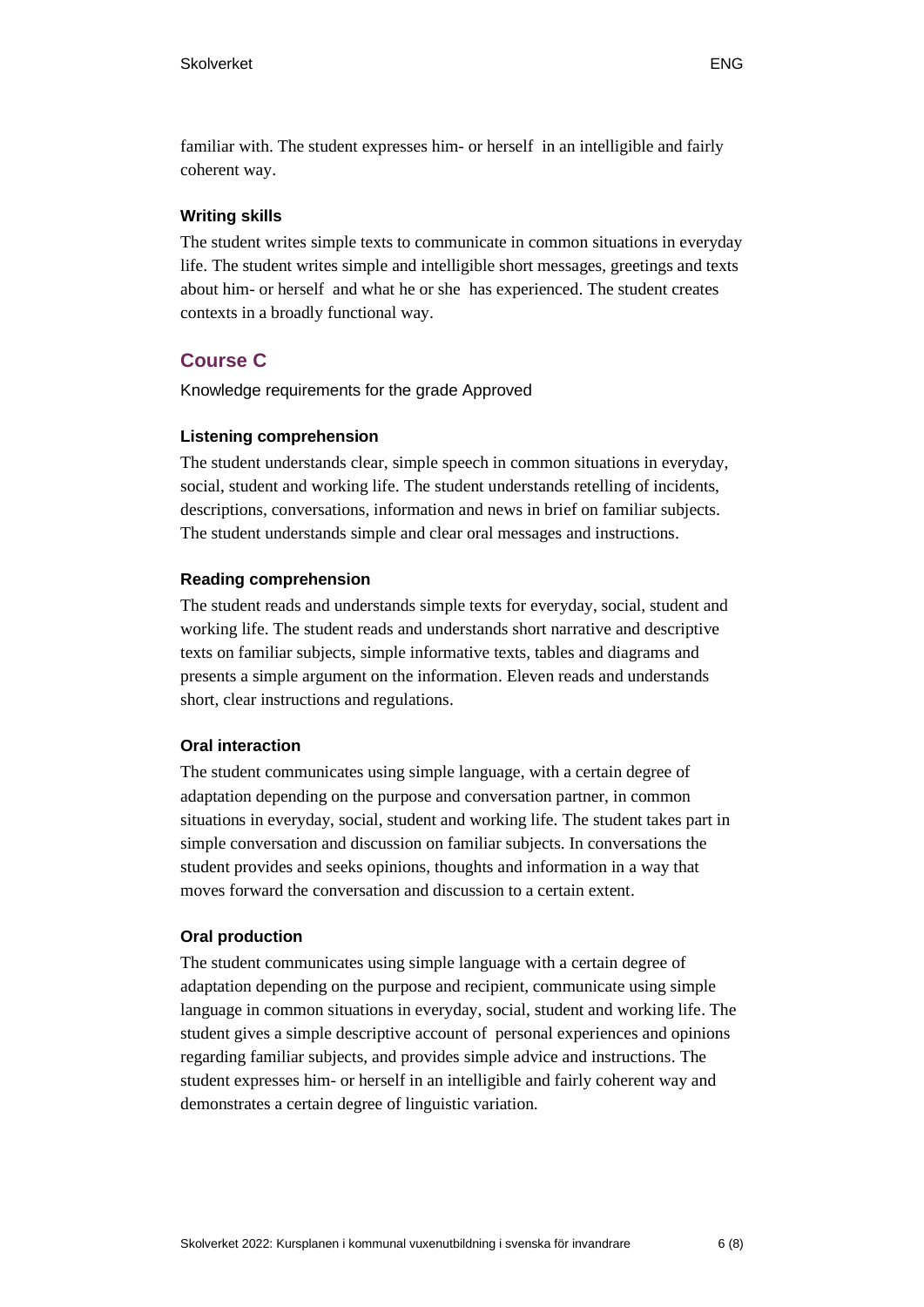The student writes simple texts, with a certain degree of adaptation depending on the purpose and recipient, to communicate in common situations in everyday, social, student and working life. The student writes coherent and intelligible narrative and descriptive texts on experiences, impressions and opinions and also informative texts on familiar subjects. The student creates a mainly functional structure in his or her texts and demonstrates a certain degree of variation in the vocabulary and sentence structure.

## **Course D**

Knowledge requirements for the grade Approved

## **Listening comprehension**

The student understands clear speech in informal and more formal situations in everyday, social, student and working life. The student understands accounts, descriptions, conversations, discussions, information and news on familiar subjects. The student understands detailed and clear oral messages and instructions.

## **Reading comprehension**

The student reads and understands simple texts in informal and more formal situations in everyday, social, student and working life. The student reads and understands narrative, descriptive, explanatory and argumentative texts on familiar subjects, explanatory texts, tables and diagrams, and presents a simple argument on the information. The student reads and understands clear instructions and regulations.

## **Oral interaction**

The student communicates with a certain degree of adaptation depending on the purpose and conversation partner, communicate in both informal and more formal situations in everyday, social, student and working life. The student takes part in conversation and discussion on familiar subjects and expressing and responding to opinions using simple arguments. The student provides and seeks thoughts and information in a way that moves forward the conversation and discussion to a certain extent.

## **Oral production**

The student communicates with a certain degree of adaptation depending on the purpose and recipient, communicate in both informal and more formal situations in everyday, social, student and working life. The student gives a simple descriptive account of current happenings, experiences, impressions and opinions, and gives advice and instructions. The student expresses his or herself in an